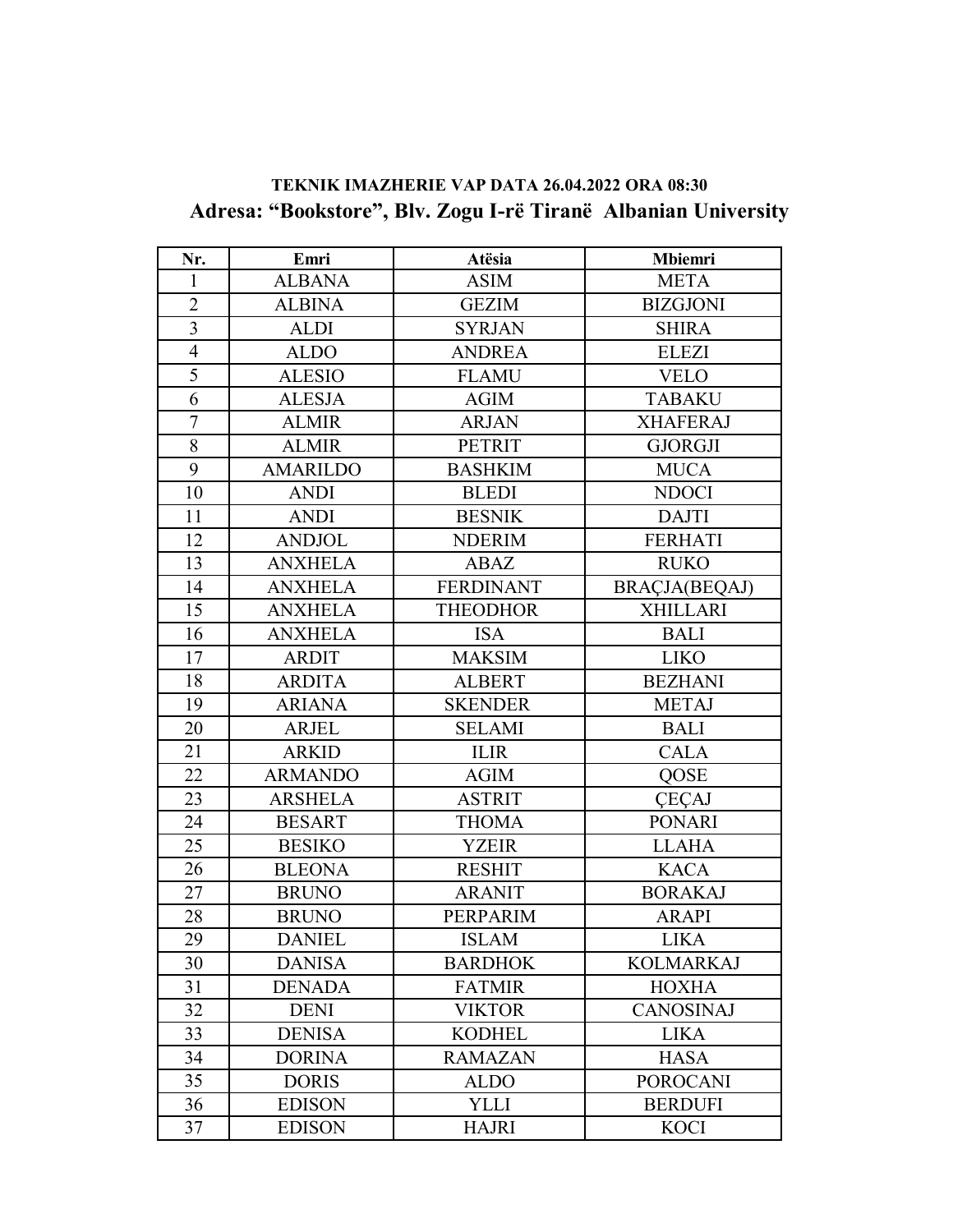| 38 | <b>EJONA</b>     | <b>HAXHI</b>   | <b>TARUSHI</b> |
|----|------------------|----------------|----------------|
| 39 | <b>ELENA</b>     | <b>SKËNDER</b> | MICI           |
| 40 | <b>ELENA</b>     | <b>PANDELI</b> | <b>NASLAZI</b> |
| 41 | <b>ELFIORDA</b>  | <b>DULE</b>    | <b>DELILAJ</b> |
| 42 | <b>ELIDONA</b>   | <b>ILIR</b>    | <b>GUGA</b>    |
| 43 | <b>ELISABETA</b> | <b>ILIR</b>    | <b>RAMA</b>    |
|    | ELIZA            | ILIR           | <b>BOCOVA</b>  |

## TEKNIK IMAZHERIE VAP DATA 26.04.2022 ORA 10:00 Adresa: "Bookstore", Blv. Zogu I-rë Tiranë Albanian University

| 45 | <b>ELVA</b>       | <b>VASILLAQ</b>   | <b>MECO</b>     |
|----|-------------------|-------------------|-----------------|
| 46 | <b>ELVIS</b>      | <b>HYSNI</b>      | <b>HOXHA</b>    |
| 47 | <b>ENEO</b>       | <b>LEFTER</b>     | <b>KOLLCAKU</b> |
| 48 | <b>ENSI</b>       | <b>GAZMIR</b>     | <b>DIKA</b>     |
| 49 | <b>ERESTINA</b>   | <b>EDMOND</b>     | <b>KOJKU</b>    |
| 50 | <b>ERESTINA</b>   | <b>HAMID</b>      | <b>SELBA</b>    |
| 51 | <b>ERGI</b>       | <b>ARIAN</b>      | <b>BULKU</b>    |
| 52 | <b>ERIDONA</b>    | <b>NEXHLI</b>     | <b>LLAPANJI</b> |
| 53 | <b>ERIGERTA</b>   | <b>BESNIK</b>     | <b>GJANA</b>    |
| 54 | <b>ERISELDA</b>   | <b>HAXHI</b>      | <b>SHABANI</b>  |
| 55 | <b>ERLINDA</b>    | <b>ADRIAN</b>     | <b>ORMENAJ</b>  |
| 56 | <b>ERMELINDA</b>  | <b>ALEKSANDRI</b> | <b>DHAMI</b>    |
| 57 | <b>ERMIRA</b>     | <b>RAMAZAN</b>    | <b>BICAKU</b>   |
| 58 | <b>ERNI</b>       | <b>XHEVDET</b>    | <b>ALLMUCA</b>  |
| 59 | <b>ERVIS</b>      | <b>RUSHIT</b>     | <b>MENA</b>     |
| 60 | <b>ESMERALDA</b>  | <b>MENTOR</b>     | <b>DYRMISHI</b> |
| 61 | <b>EVANGJELIA</b> | <b>NIKO</b>       | <b>SLIDHIS</b>  |
| 62 | <b>FABJOLA</b>    | <b>NDRIÇIM</b>    | <b>MANA</b>     |
| 63 | <b>FATION</b>     | <b>HYSNI</b>      | <b>HILAJ</b>    |
| 64 | <b>FATJONA</b>    | <b>GEZIM</b>      | <b>BALLA</b>    |
| 65 | <b>FJORALD</b>    | <b>ISMAIL</b>     | <b>SOLLAKU</b>  |
| 66 | <b>GENTIAN</b>    | <b>ASLLAN</b>     | <b>MURATI</b>   |
| 67 | <b>GERTJANA</b>   | <b>TOSKA</b>      | <b>TABAKU</b>   |
| 68 | <b>GLEDIS</b>     | <b>BESNIK</b>     | <b>LLESHI</b>   |
| 69 | <b>GLEDISA</b>    | <b>BARDHOK</b>    | LALAJ           |
| 70 | <b>HEBI</b>       | <b>HEKTOR</b>     | <b>HEBEJA</b>   |
| 71 | <b>ILDI</b>       | <b>FERIT</b>      | <b>MEMA</b>     |
| 72 | <b>INA</b>        | <b>VASJAN</b>     | <b>ARAPI</b>    |
| 73 | <b>INA</b>        | <b>ASTRIT</b>     | <b>XHAFA</b>    |
| 74 | <b>INA</b>        | <b>BESIM</b>      | <b>UZUNI</b>    |
| 75 | <b>IRIDA</b>      | <b>FLAMUR</b>     | <b>URAJ</b>     |
| 76 | <b>IRMA</b>       | <b>SHYQYRI</b>    | <b>BEQIRI</b>   |
| 77 | <b>JURSELA</b>    | <b>ROMEO</b>      | ZEKOLLARI       |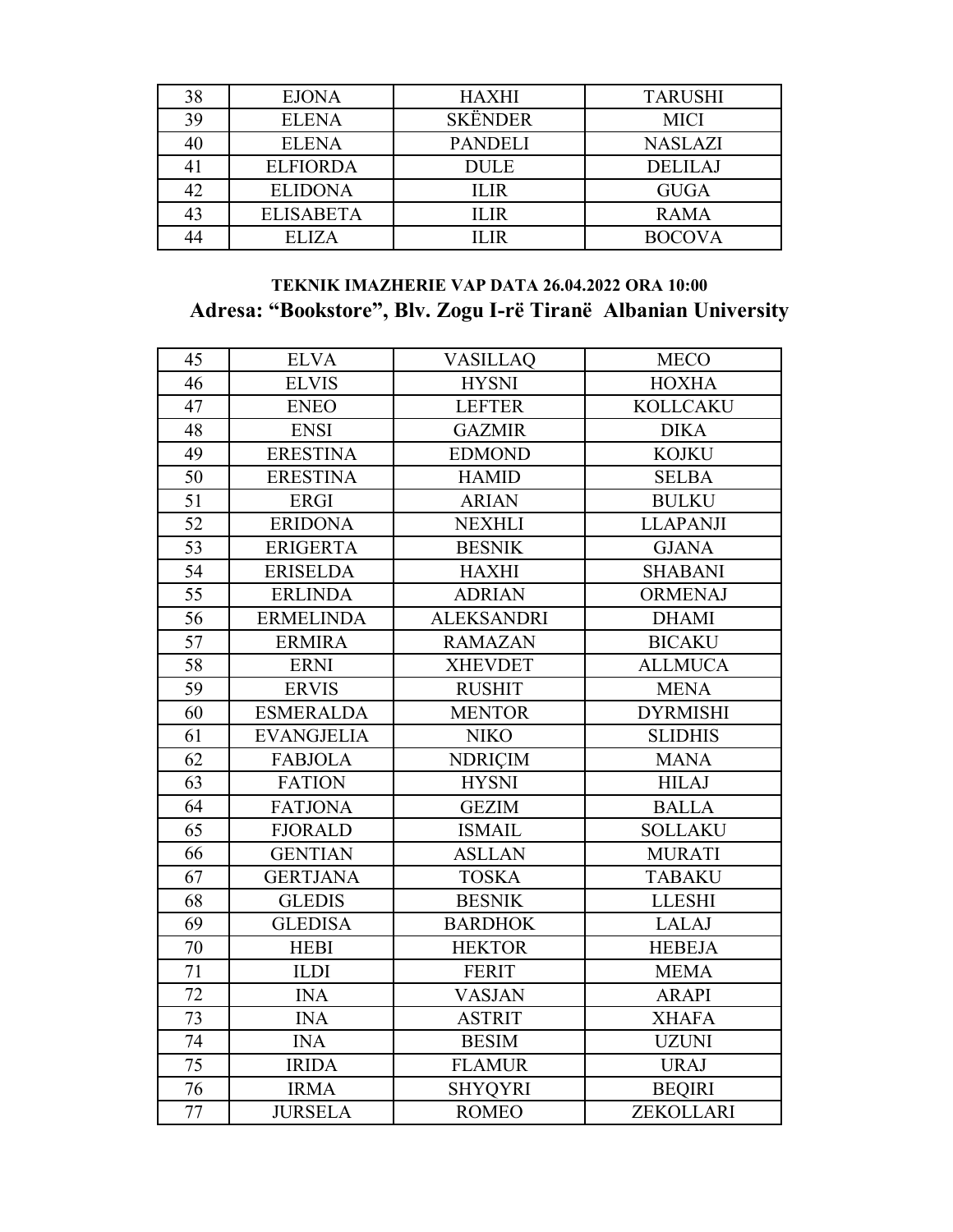| 78 | <b>KEJSI</b>    | <b>BASHKIM</b>  | <b>BAHITI</b>   |
|----|-----------------|-----------------|-----------------|
| 79 | <b>KLAJDI</b>   | <b>SHKELQIM</b> | <b>SOLLAKU</b>  |
| 80 | <b>KLARA</b>    | <b>XHEVDET</b>  | LAMI            |
| 81 | <b>KLAUDIA</b>  | <b>JAK</b>      | <b>MIKAJ</b>    |
| 82 | <b>KLEA</b>     | <b>RESHAT</b>   | <b>MYZEQARI</b> |
| 83 | <b>KLEA</b>     | <b>NEXHMI</b>   | <b>MUCA</b>     |
| 84 | <b>KLEA</b>     | <b>HAMID</b>    | <b>KASA</b>     |
| 85 | <b>KLODIAN</b>  | <b>LAVDIM</b>   | <b>DACI</b>     |
| 86 | <b>KORNELIA</b> | <b>TRAJANI</b>  | <b>PRIFTI</b>   |
| 87 | <b>KRISTINA</b> | <b>LUAN</b>     | <b>XHIKA</b>    |
| 88 | <b>KRISTINA</b> | <b>SHAZIMAN</b> | <b>CERRI</b>    |
| 89 | <b>KRISTINA</b> | <b>HASAJ</b>    | <b>ELMAZAJ</b>  |

## TEKNIK IMAZHERIE VAP DATA 26.04.2022 ORA 12:00 Adresa: "Bookstore", Blv. Zogu I-rë Tiranë Albanian University

| 90  | <b>LEDJANA</b>  | <b>ASTRIT</b>   | <b>STAFA</b>    |
|-----|-----------------|-----------------|-----------------|
| 91  | <b>LEJLA</b>    | <b>BUJAR</b>    | <b>MEMA</b>     |
| 92  | <b>LIJENA</b>   | <b>MUHAMET</b>  | <b>KOCI</b>     |
| 93  | <b>LORENA</b>   | <b>DASHNOR</b>  | <b>ALIAJ</b>    |
| 94  | <b>LUCIANO</b>  | <b>HAKI</b>     | <b>DINGO</b>    |
| 95  | <b>LUCJANO</b>  | <b>NOZI</b>     | <b>BARDHI</b>   |
| 96  | <b>MALBORA</b>  | <b>LUAN</b>     | <b>MJESHTRI</b> |
| 97  | <b>MARIGLEN</b> | <b>MIFIT</b>    | <b>ZITO</b>     |
| 98  | <b>MARKELA</b>  | <b>ALDO</b>     | <b>POROCANI</b> |
| 99  | <b>MARSEL</b>   | <b>KRISTO</b>   | <b>TUTULLI</b>  |
| 100 | <b>MAYLINDA</b> | <b>HALIT</b>    | <b>BAJRAMI</b>  |
| 101 | <b>MELISA</b>   | <b>FADIL</b>    | <b>ALLANI</b>   |
| 102 | <b>MELISA</b>   | <b>ALTIN</b>    | <b>FEZO</b>     |
| 103 | <b>MERITA</b>   | <b>HALIL</b>    | <b>HOXHA</b>    |
| 104 | <b>MIKELA</b>   | <b>LUAN</b>     | <b>DERVISHI</b> |
| 105 | <b>MIKENA</b>   | <b>MEXHIT</b>   | <b>XHAKOJ</b>   |
| 106 | <b>NADIA</b>    | <b>IRAKLI</b>   | <b>ZAIMI</b>    |
| 107 | <b>OKSANA</b>   | <b>SHKELZEN</b> | <b>MIFTARI</b>  |
| 108 | <b>ORESTI</b>   | <b>ANDREA</b>   | <b>TALKA</b>    |
| 109 | <b>PARIS</b>    | <b>LEONARD</b>  | <b>XHILLARI</b> |
| 110 | <b>PAULA</b>    | <b>ANDON</b>    | <b>ALLIU</b>    |
| 111 | <b>RAJAN</b>    | <b>BLEDAR</b>   | <b>TEFERICI</b> |
| 112 | <b>REXHINA</b>  | <b>NAIM</b>     | <b>KOZIU</b>    |
| 113 | <b>SABINA</b>   | <b>FATMIR</b>   | <b>KACI</b>     |
| 114 | <b>SABNA</b>    | <b>SHEFQET</b>  | <b>KULLOLLI</b> |
| 115 | <b>SAIMIR</b>   | <b>HAXHI</b>    | <b>DUBALI</b>   |
| 116 | <b>SARA</b>     | <b>YMER</b>     | <b>SAIDAJ</b>   |
| 117 | <b>SARA</b>     | <b>LIME</b>     | <b>HARIZI</b>   |